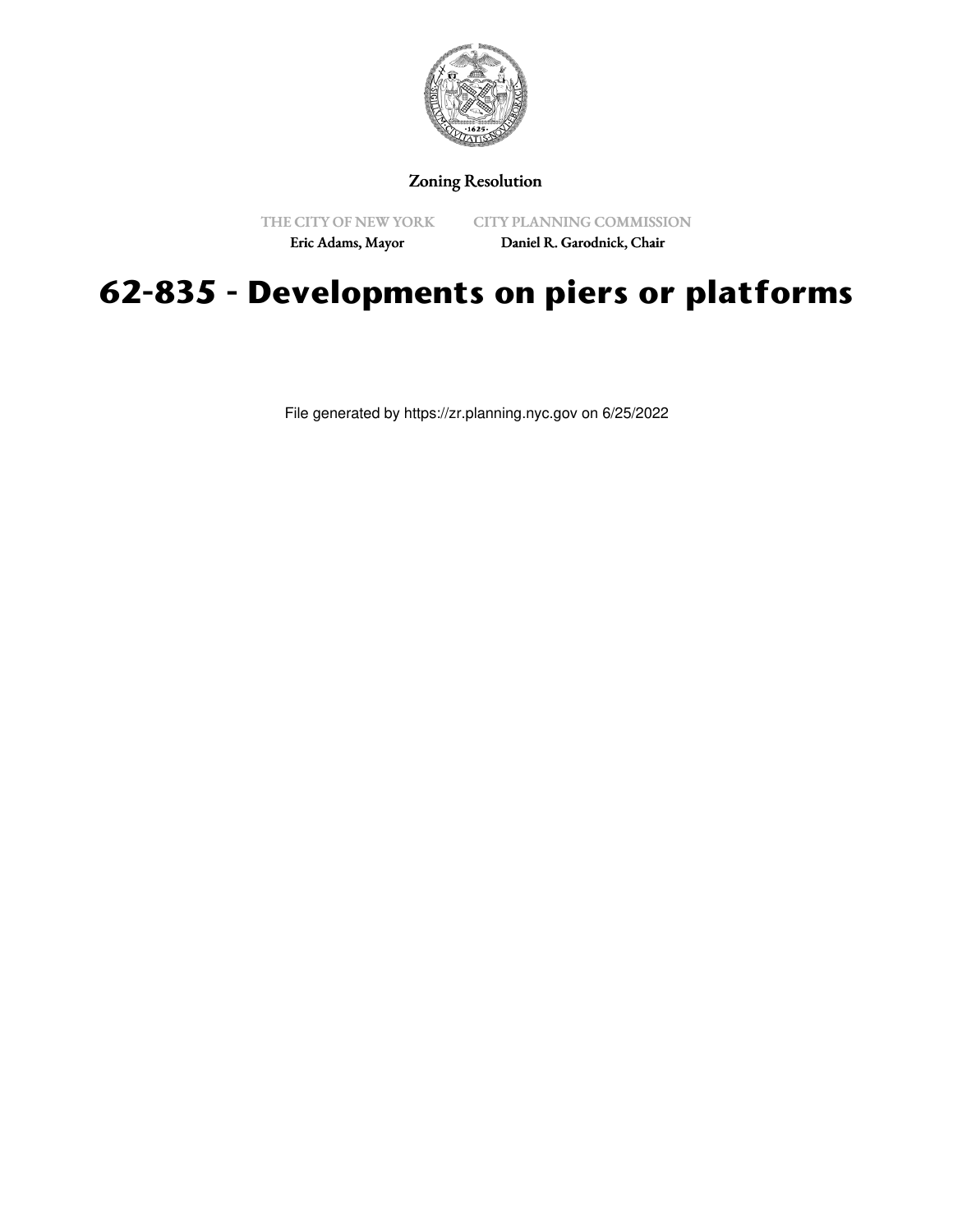## **62-835 - Developments on piers or platforms**

## LAST AMENDED 3/22/2016

In all districts, the City Planning Commission may permit:

- (a) a change of #use# on a #new pier# or #new platform# from a WD #use# or playground or publicly accessible private park, to any other WE #use# permitted by the applicable district regulations and, in conjunction with such change of #use#, modification of the #bulk# regulations of Section 62-30 for an existing #building#, except for Section 62-31, paragraph (a), or the maximum #floor area ratio#, provided the Commission finds that:
	- (1) existing permitted WD #uses# and open WE #uses# on the #pier# or #platform# have been discontinued for a continuous period of at least two years immediately prior to the date of application;
	- (2) the proposed WE #use# will significantly enhance public use and enjoyment of the waterfront;
	- (3) there is no increase in #water coverage#; and
	- (4) in the case of modification of #bulk# regulations for an existing #building#, findings (b)(3) through (b)(6) of this Section are also met. Finding (b)(4) shall also include #platforms# within the #seaward lot#.
- (b) for an #existing pier#, any #use# permitted by the applicable district regulations and modifications of the provisions of Sections 62-332 (Rear yards and waterfront yards) and 62-342 (Developments on piers), provided the Commission finds that:
	- (1) the facility is so designed as to significantly enhance public use and enjoyment of the waterfront;
	- (2) #accessory# parking or loading facilities provided in conjunction with such #uses# are arranged and designed so as to not adversely impact public access areas anywhere on the #zoning lot#;
	- (3) the proposed #development# does not violate the #bulk# provisions of Section 62-341 (Developments on land and platforms);
	- (4) within the #seaward lot#, the ratio of #floor area# on the #pier# to #water coverage# of the #pier# does not exceed the maximum #floor area ratio# for the #use# as set forth in the district regulations;
	- (5) such #bulk# modifications would not unduly obstruct the light and air or waterfront views of neighboring properties; and
	- (6) such modifications will not adversely affect the essential character, use or future growth of the waterfront and the surrounding area.
- (c) for #piers#, modification of the #waterfront public access area# and #visual corridor# requirements of Sections 62-50 and 62-60, provided the Commission finds that:
	- (1) the proposed #development# would result in better achievement of the goals set forth in Section 62-00 than would otherwise be possible by strict adherence to the regulations of Sections 62-50 and 62-60, inclusive; and
	- (2) an alternative #waterfront public access area# and #visual corridors# on the #zoning lot#, or off-site on a public property adjacent to the #zoning lot#, are provided that are substantially equal in area to that required and, by virtue of their location and design, provide equivalent public use and enjoyment of the waterfront and views to the water from upland #streets# and other public areas.